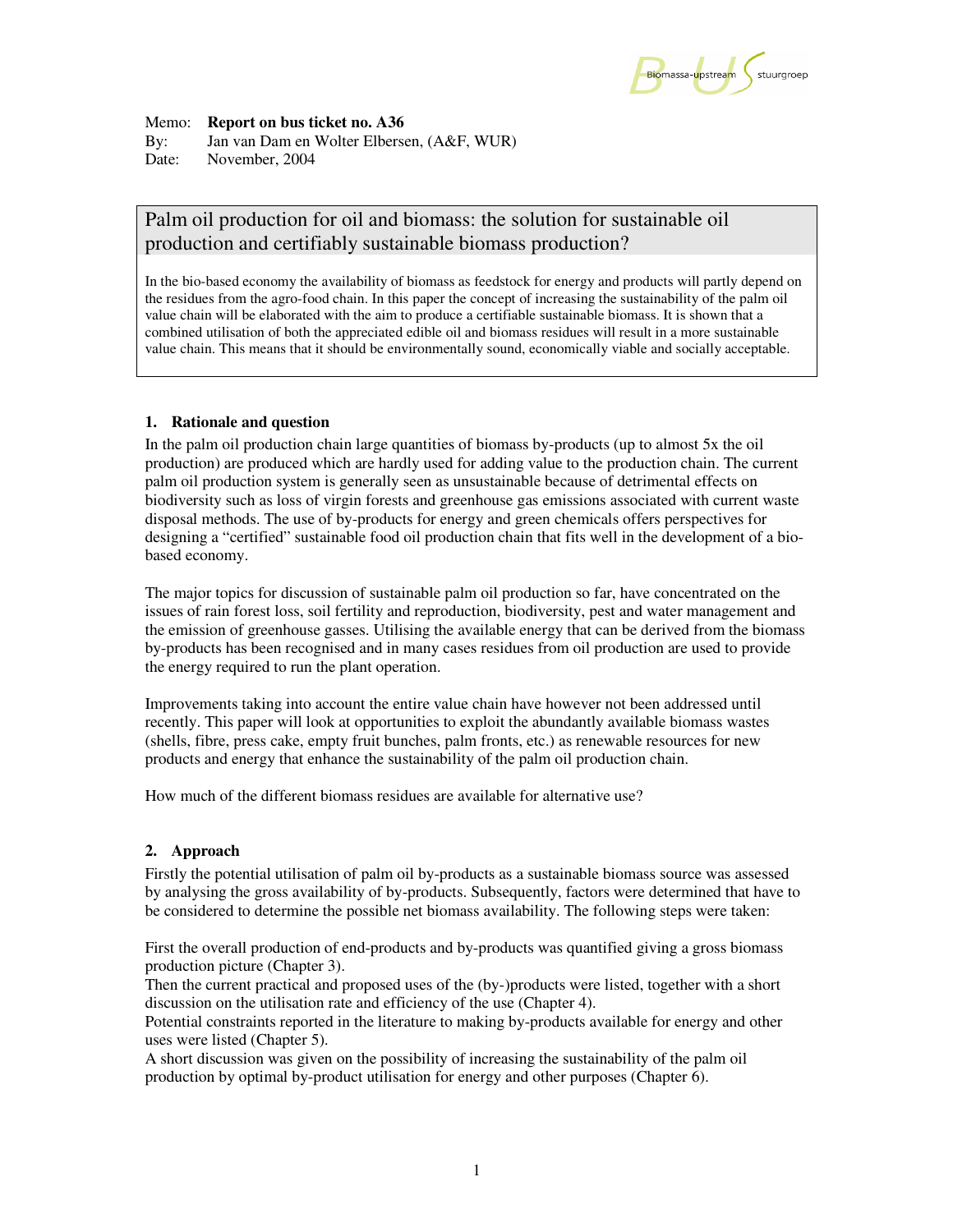

#### **3. Products and by-products in the palm oil production chain**

In table 3.1 a list is given of the main by-products generated each year on palm oil plantations (field by-products) and at the mill. Figures show that the potential amount of biomass is very large with an estimated 30 to 50 million tons at the mill and 70 to 80 million tons in the field. These figures are conservative dry weight estimates. Most of this material is found in Malaysia which accounts for almost 50% of world palm oil production and in Indonesia which accounts for almost 1/3 of world palm oil production.

# **Table 3.1**

List of products, by-products and nutrient contents in the oil palm production chain at field and mill level in 2002.

| Product<br>Acronym                | Where,<br>when<br>available?              | DM, per ton<br>of CPO | $H_2O$ | $\mathbf N$ | ${\bf P}$     | $\bf K$ | Mg         | Ca                       | Worldwide<br>production x1000<br>tons DM/ yr # |
|-----------------------------------|-------------------------------------------|-----------------------|--------|-------------|---------------|---------|------------|--------------------------|------------------------------------------------|
|                                   |                                           |                       |        |             |               |         |            |                          |                                                |
| Crude Palm Oil<br>(CPO)           | Mill                                      | $\mathbf{1}$          |        |             |               |         |            |                          | 25.000                                         |
| Kernel oil (KO) Mill              |                                           | $0.10 - 0.15$         |        |             |               |         |            |                          | 2.500                                          |
| Oil Palm Fronds Field<br>(OPF)    |                                           | $1.65 - 2.0$          |        | 0.73        | 0.06          | 1.29    | 0.17       | 0.35                     | 41.500                                         |
| Roots                             | Field, every 0.87<br>$20/30$ years        |                       |        | 0.32        | 0.03          | 0.80    | 0.08       | 0.05                     | 22.000                                         |
| Trunks                            | Field, every $0.4$ -0.67<br>$20/30$ years |                       | 50     | 0.56        | 0.05          | 1.62    | 0.15       | 0.31                     | 10-17.000                                      |
| <b>Empty Fruit</b><br>Bunch (EFB) | Mill                                      | $0.32 - 0.42$         | 58     | 0.80        | 0.06          | 0.24    | 0.18       | $\overline{\phantom{a}}$ | 8-10.000                                       |
| Fibre                             | Mill                                      | $0.32 - 0.5$          | 17     | 2.30        | 0.01          | 0.20    | 0.04       | $\overline{\phantom{a}}$ | 8-12.000                                       |
| Shells                            | Mill                                      | $0.13 - 0.4$          | 20     |             |               |         |            |                          | 3-10.000                                       |
| Palm Oil Mill                     |                                           |                       |        |             |               |         |            |                          |                                                |
| Effluent<br>(POME)                | Mill                                      | $0.35 - 1.0$          | >70    | $0.11*$     | $0.005*0.02*$ |         | $0.02^*$ - |                          | 9-25.000                                       |
| Palm Kernel<br>Cake (PKC)         | Mill                                      | 0.06                  | 33     | 2           | 0.70          | 2       | 0.30       | 0.25                     | 1.500                                          |
| Products                          | Mill                                      | 1,1                   |        |             |               |         |            |                          | 28.000                                         |
| Field by-<br>products             | Field                                     | $2.9 - 3.5$           |        |             |               |         |            |                          | 70-80.000                                      |
| Mill by-<br>products              | Mill                                      | $1,2-2.3$             |        |             |               |         |            |                          | 30-50.000                                      |

 $-$  = not found:  $*$  on  $\%$  of water basis.

# dry matter (DM) calculated based on total palm oil production of 25 million ton crude palm oil (CPO) (Oil world annual, 2002).

# **4. Practical and proposed uses of palm oil by-products**

In table 4.1 a list is given of current and potential uses of palm oil by-products. The list shows that currently most by-products are used (disposed off) within the system for mulching / fertiliser and for energy production at the mill. Currently only part of the total by-products is used a fuel feedstock in plant operations. Especially the EFB is barely used and creates problems for its disposal since open field/pile burning is often no longer allowed. Palm oil mill effluent is also hardly used and creates an accumulating problem at the oil production mills.

Literature clearly shows that biomass utilisation is not optimised and that there is a demand for other uses. This is illustrated by the list is of relevant articles from one journal dealing with potential alternative uses for palm oil by-products (annex 2).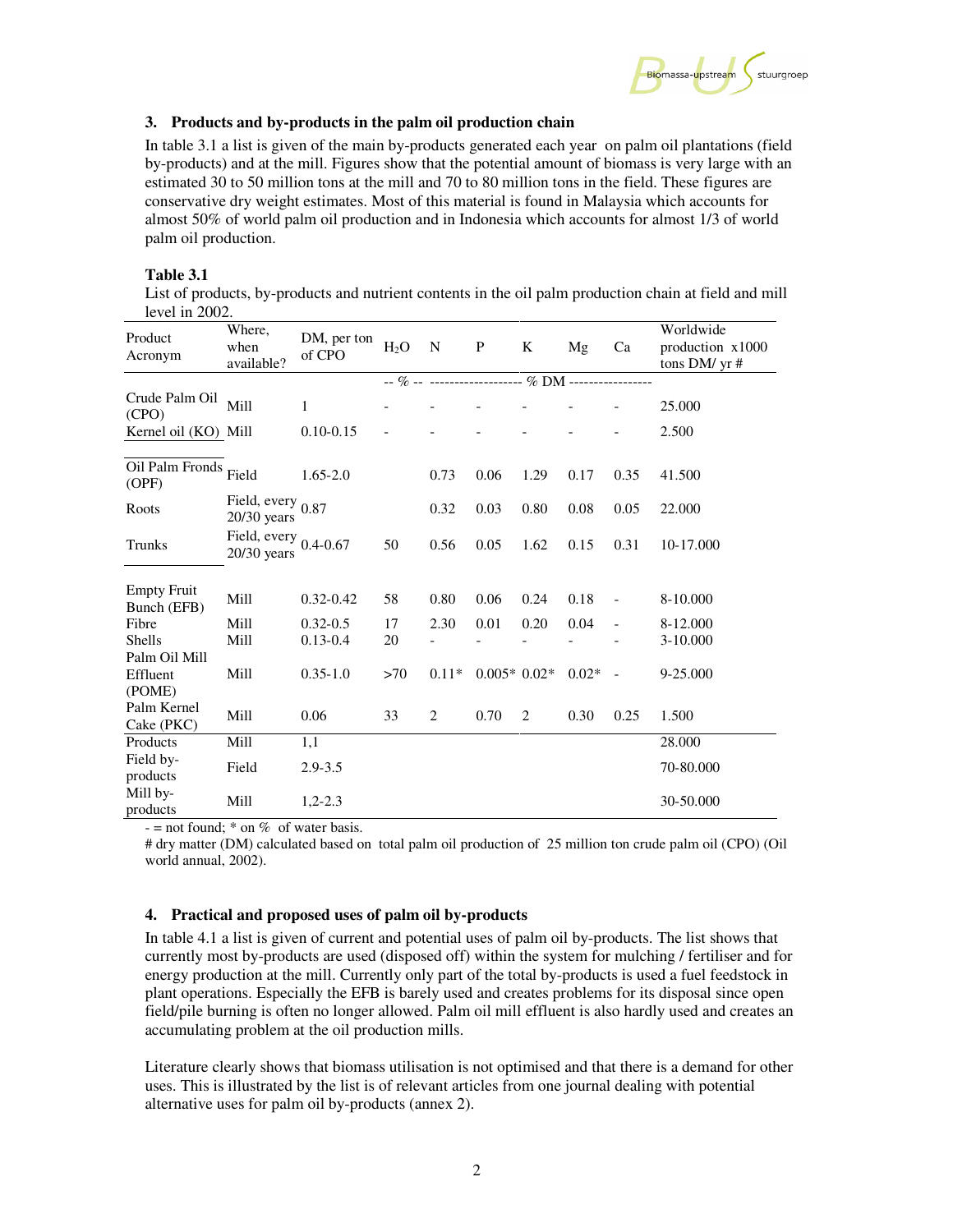

| Ι<br>II<br>×<br>٠ |
|-------------------|
|-------------------|

1 List of practical and some proposed uses of palm oil (by)-products.

| Product<br>Acronym | World-wide<br>production x1000<br>tons DM/ yr # | Prod/ha<br>/yr | Composition                                                                                                       | Current or <i>possible</i><br>uses                                  | Remarks                                                                             |
|--------------------|-------------------------------------------------|----------------|-------------------------------------------------------------------------------------------------------------------|---------------------------------------------------------------------|-------------------------------------------------------------------------------------|
| <b>OPF</b>         | 41,638                                          | 5,70           | crude fibre 45%;<br>protein 5.8%                                                                                  | Mulch, pulp, fibre,<br>feed                                         | Distributed over<br>plantation                                                      |
| Roots              | 21,954                                          | 3,01           |                                                                                                                   | Mulch                                                               | too much available at<br>once, uprooting<br>disturbs soil                           |
| Trunks             | 16,907                                          | 2,32           |                                                                                                                   | Mulch, fibre board                                                  | too much available at<br>once, often at remote<br>sites of plantation               |
| <b>EFB</b>         | 8,075                                           | 1,11           | 45-50% cellulose; 25-<br>35% hemicellulose and<br>25-35% lignin (Deraman<br>1993).                                | Mulch, fuel, bunch<br>ash, fibre board,<br>pulp, paper              | EFB less well suited<br>as fuel than fibre or<br>shell and does<br>accumulate often |
| Fibre              | 8,075                                           | 1,11           | $65\%$ cellulose; 19%<br>lignin (Sreekala et al.,<br>1997)                                                        | Fuel for mill, <i>fibre</i><br>board                                |                                                                                     |
| <b>Shells</b>      | 3,281                                           | 0,45           |                                                                                                                   | Fuel for mill,<br>activated<br>carbon, briquette,<br>particle board | Silicate forms scale<br>when burned                                                 |
| <b>POME</b>        | 8,832                                           | 1,21           | 95-96% (w/v) water; 0.6-<br>$0.7\%$ (v/v) oil; 4-5%<br>(w/v) total solids<br>including $2-4%$<br>suspended solids | Methane production,<br>fertilizer, feed, soap                       | Methane emission,<br>river pollution are a<br>problem when not<br>managed properly. |
| <b>PKC</b>         | 1,514                                           | 0,21           | 8.3% oil, 17.5% crude<br>fibre, $14.5-19.6\%$ protein                                                             | Feed, fertilizer                                                    | Feed potential not<br>fully used                                                    |

# Total palm oil production was 25,235 million ton on 7,3 million ha giving an average palm oil yield of 3,457 ton per ha in 2002 (Oil world annual, 2002) and www.gpfeeds.co.uk/analysis/palmkern.htm

It is hard to get quantified data on the current use of by-products and especially on the efficiency of such use. In the following paragraphs we will discuss the issue of current utilisation rate and efficiency of such uses.

#### Utilisation rate:

In table 4.2 a list is given of by-products and their utilisation rate in Malaysia (Gurmit, 1999). The table shows quite a high utilisation for field by-products (80 to 95%) as mulch and for shells and fibre as fuel for the mills (90%). For POME and EFB the utilisation rates are much lower (35 to 65 %). Apparently the material is not easily used for energy production and benefits of returning the material to the field as mulch / fertiliser are considered too low to offset the cost. Accordingly literature indicates that these products often form environmental problems producing methane and polluting waterways. A large number of initiatives are underway to find ways of mitigating this problem. In Yeoh (2004) it is estimated that in Malaysia methane emission from open of POME ponds amount to 225.000 tons (1999), which is equivalent to 5,17 million tons of  $CO<sub>2</sub>$ , or 3.6% of the estimated total emissions in Malaysia. Empty fruit bunches are less attractive as a boiler fuel and are therefore generally not used for energy.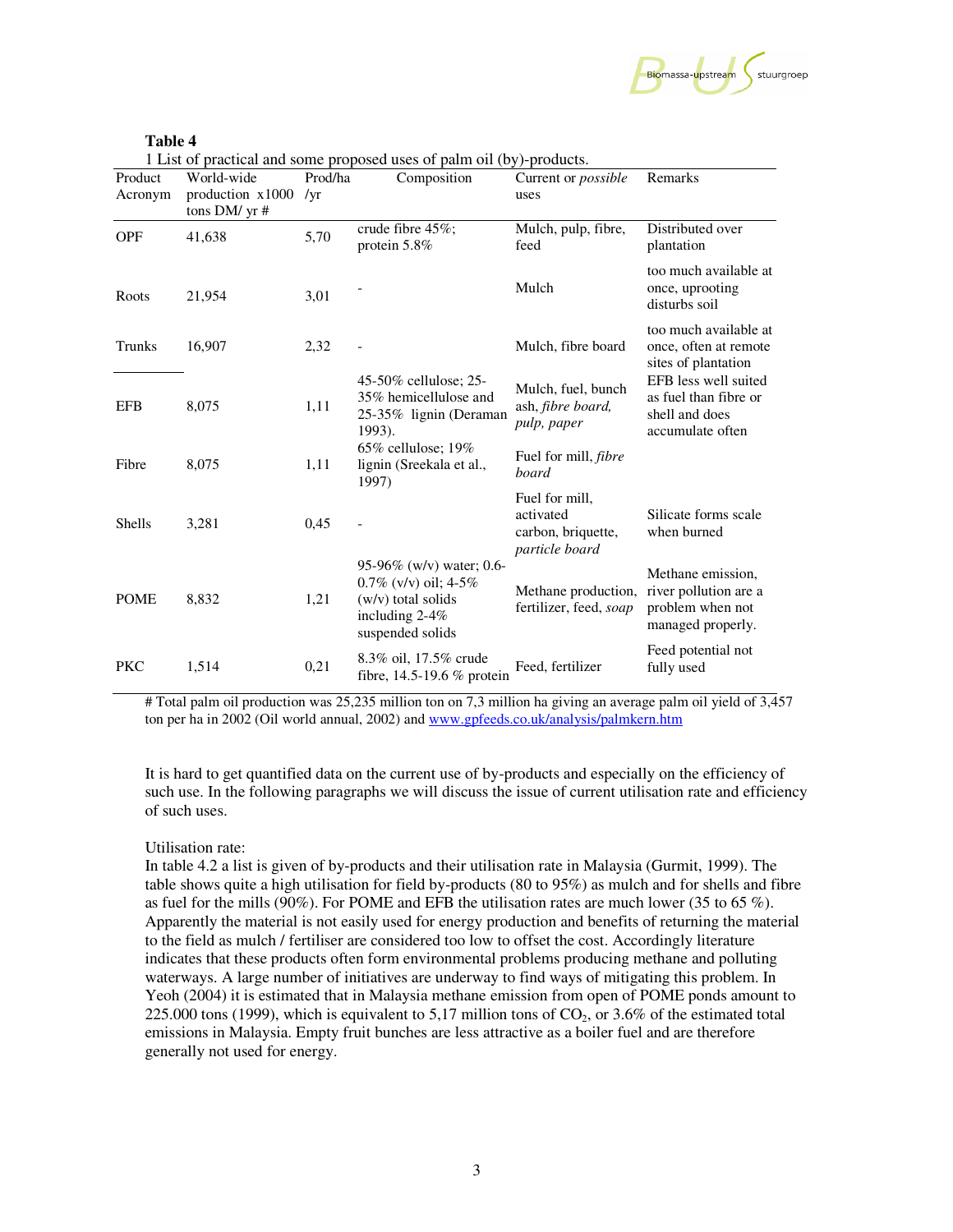

| 1 avie 4.2 |                   |                                                                       |          |
|------------|-------------------|-----------------------------------------------------------------------|----------|
|            |                   | Level of utilisation of oil palm biomass residues in Malaysia (1998). |          |
| 3iomass    | Quantity produced | Quantity utilised                                                     | utilised |

| <b>Biomass</b>                                        | Quantity produced | Quantity utilised | utilised | Method of utilisation        |
|-------------------------------------------------------|-------------------|-------------------|----------|------------------------------|
|                                                       | (Million tons)    | (Million tons)    | $(\%)$   |                              |
| Pruned fronds                                         | 27.20             | 25.83             | 95       | Mulch                        |
| Trunks and                                            | 1.38              | 1.10              | 80       | Mulch                        |
| fronds at                                             |                   |                   |          |                              |
| replanting                                            |                   |                   |          |                              |
| Fibre                                                 | 3.56              | 3.20              | 90       | Fuel                         |
| Shell                                                 | 2.41              | 2.17              | 90       | Fuel                         |
| <b>POME</b>                                           | 1.43              | 0.50              | 35       | Nutrient source $\&$ organic |
|                                                       |                   |                   |          | fertiliser                   |
| <b>EFB</b>                                            | 3.38              | 2.20              | 65       | Mulch & bunch ash            |
| Total                                                 | 39.36             | 35.00             |          |                              |
| Level of utilisation = $89\%$ . Source: Gurmit (1999) |                   |                   |          |                              |

For other countries utilisation rates should be lower than in Malaysia which has the most advanced palm oil production system.

# Efficiency of utilisation:

**Table 4.2** 

Table 4.1 and 4.2 do not give an indication of the efficiency of the use for energy or as fertiliser / mulch. Again, it is hard to find quantified data here. Husain et al (2003) found that the palm oil industry is one of those rare industries where very little attempt is made to save energy. The energy balance in a typical palm oil mill is far from optimum and there is considerable scope for improvement. Currently most mills operate low pressure boilers generating steam for operating. In Malaysia increasingly mills are implementing high pressure boiler systems generating electricity and steam for operation of the mill and delivery to the grid.

Still, some data can be found for energy production potential in Malaysia. Hashim (2005) estimates that for 1999 the annual palm oil mill residues amount to 18 million tons of biomass sufficient for generating 3197 GWh and 31.5 million tons of POME with a generation potential of for 1587 GWh. This estimate is low compared to Yeoh (2004) who estimated that 2250 GWh electricity can be generated from POME through biogas production (55C) followed by electricity generation (for 1999 data).

Based on the data from Hashim (2005) the total electricity generating capacity from mill residues is at least 5000 GWh. Field residues amount to 2x the amount of biomass at mill level (roots excluded). This means that in Malaysia the electric production potential is 15000 GWh. As Malaysia account sfor only 50% of the world palm oil production world wide some 30000 GWh can be produced from Palm oil residues.

Menon (http://www.ptm.org.my/biogen) compared the gains from utilising EFB as mulch in fields (nutrient value minus logistics costs) and the gains when used for electricity generation. The returns for electricity generation are 3.5 times higher. Indeed, a number of initiatives exist mainly in Malaysia to produce electricity from palm oil by-products for delivery to the grid. It must be remarked that electricity production through combustion generates ash which contains most of the P and K and some other nutrients that can still be recycled to the plantation.

The examples above are based on electricity delivery to the grid. Still, many mills are too isolated to be able to provide electricity to the grid and other by-product outlets should also be considered such as charcoal, pyrolysis oil, HTU oil, paper pulp, fibre board, etc. Other mills, especially in poorer developing countries will be too small to warrant investments in conversions systems. How many there are and which options do and do not apply is not known.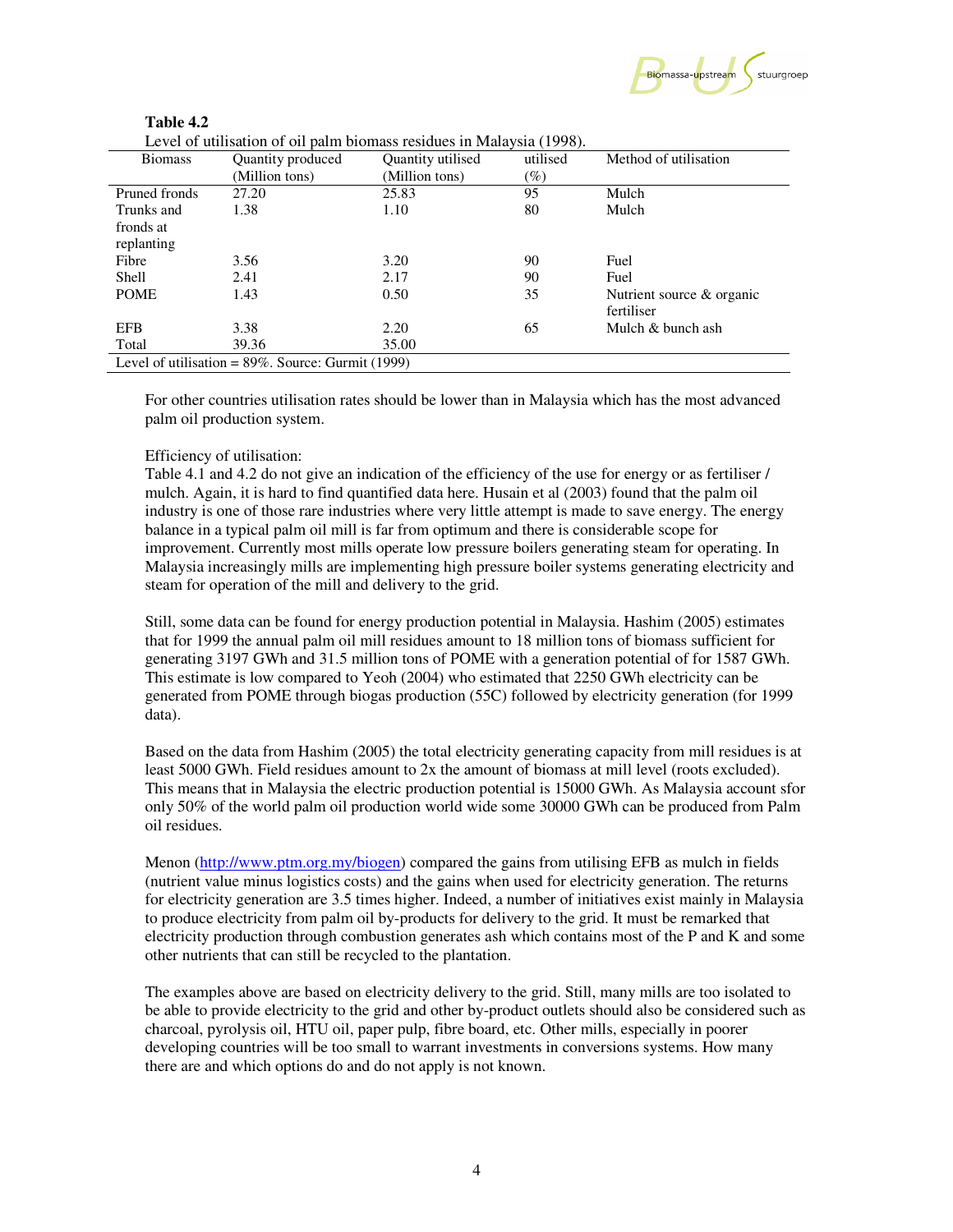Biomassa-upstream stuurgroep

For the efficiency of recycling of field and mill residues little data could be found. Obviously recycling of POME and EFB is very limited. The effectiveness of recycling field residues was not specifically looked at.

# **5. Constraints to making palm oil by-products available for energy and other uses**

Constraints on the use of by-products are derived from the contribution that the utilisation has on increasing the sustainability of the palm oil production chain and the world in general. This means that it should be environmentally sound, economically viable and socially acceptable.

The "Round table on sustainable palm oil" (www.sustainable-palmoil.org) is probably the best source of information on discussions surrounding the sustainability of Palm Oil production. In the table 5.1 members and other relevant groups involved the sustainability discussion are listed.

Indeed the issue of sustainability is a serious topic which has been recognised by producers in Malaysia (as illustrated by the citation below):

"Malaysian palm oil producers will have to be ready to adapt to other changes given EU moves to adopt policies on labelling, genetic modification and environmental issues linked to product acceptance"

Malaysian Palm Oil Promotion Council News Bulletin Volume 13, issue 1/6, 2003. (http://www.mpopc.org.my/pol/pol1603.pdf)

#### **Table 5.1**

Organisations involved in discussions on the sustainability of oil palm production at national and international level Roundtable on Sustainable Palm Oil

| <b>INTERNATIONAL</b>                                                     | <b>EUROPE</b>                                     |
|--------------------------------------------------------------------------|---------------------------------------------------|
| World Wildlife Fund for Nature                                           | Friends of the Earth UK                           |
| Friends of the Earth                                                     | Friends of the Earth Finland                      |
| Greenpeace                                                               | Friends of the Earth (Milieudefensie) Netherlands |
| <b>World Rainforest Movement</b>                                         | Greenpeace Netherlands                            |
| <b>Global Forest Coalition</b><br>Rainforestweb.org                      | <b>MALAYSIA</b><br><b>WWF Malaysia</b>            |
| ECA-Watch: campaign on export credit agencies<br><b>Focus on Finance</b> | <b>INDONESIA</b><br><b>WWF</b> Indonesia          |
| <b>Forest Trends</b>                                                     | Friends of the Earth Indonesia                    |
|                                                                          | Down to Earth                                     |
|                                                                          |                                                   |

http://www.sustainable-palmoil.org/players/ngos.htm

When reviewing the issues discussed at the Roundtable, by-product utilisation is mostly discussed in the context of waste disposal, energy use and the reduction of emissions of pollutants and greenhouse gasses (methane). This is best illustrated in the most recent discussion paper "RSPO Draft Criteria for Sustainable Palm Oil, November 2004" where the topics are discussed in Principle 4 "Environmental responsibility and conservation of natural resources and biodiversity" (See table 5.2).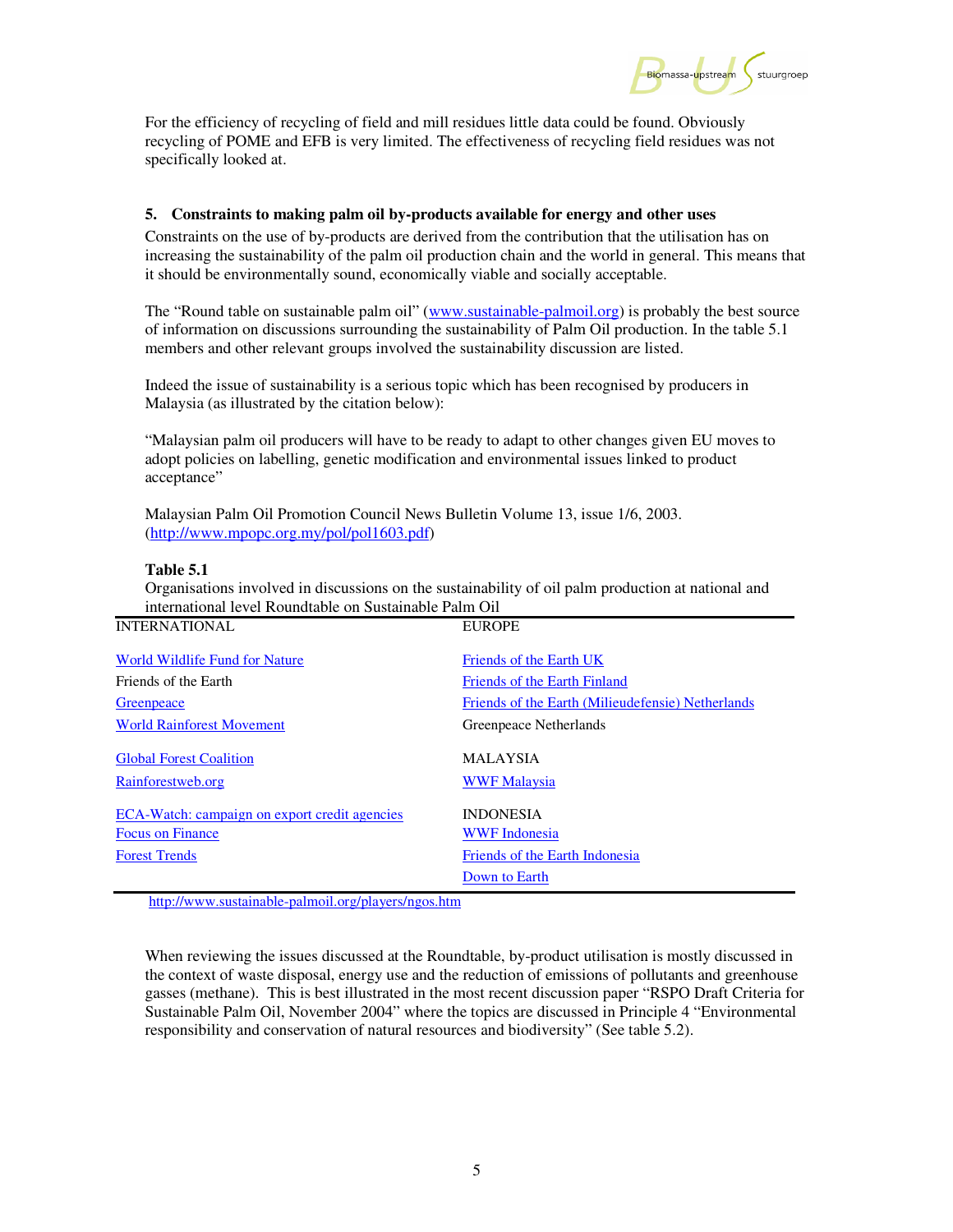

**Table 5.2** 

Sustainability issues related to by-products and wastes from palm oil production.

| Criterion                                                                      | Proposed guidance                                                                                                                                     |
|--------------------------------------------------------------------------------|-------------------------------------------------------------------------------------------------------------------------------------------------------|
| Criterion 4.3 Waste from the plantation                                        | A policy of minimal wastes and emissions should be promoted through                                                                                   |
| and the mill is reduced, recycled and re-                                      | improving the efficiency of resource utilisation (e.g., achieving high                                                                                |
| used and any waste produced is                                                 | extraction efficiency to reduce oil in EFB (empty fruit bunches) and                                                                                  |
| disposed of in an environmentally and                                          | effluent) and recycling wastes as nutrients (e.g., EFB) or converted into                                                                             |
| socially responsible manner.                                                   | value-added products (e.g., through animal feeding programmes).                                                                                       |
|                                                                                | Issues raised for further discussion:                                                                                                                 |
|                                                                                | The Criteria Working Group should provide guidance and/or refer to                                                                                    |
|                                                                                | existing best practice guidelines on recycling and re-use of nutrients,                                                                               |
|                                                                                | managing effluent ponds, increasing mill extraction efficiency and                                                                                    |
|                                                                                | appropriate disposal of wastes that cannot be recycled. Guidance should                                                                               |
|                                                                                | also be provided on appropriate ways for nutrients in EFB and effluent to                                                                             |
|                                                                                | be returned to smallholders from the mill that processes their fruit.                                                                                 |
|                                                                                | Suggested guidance includes Unilever guidelines, MPOA best practices                                                                                  |
|                                                                                | and ample literature. The term 'socially responsible manner' needs clear                                                                              |
|                                                                                | definition.                                                                                                                                           |
| Criterion 4.4 Efficiency of energy use                                         | Develop and implement a strategy to become as close to self-sufficient as                                                                             |
| should be maximised whilst minimising                                          | possible in terms of fuels, including: maximising fuel burning efficiency;                                                                            |
| fossil fuel use                                                                | using renewable energy sources wherever possible (e.g., fibre and shell).                                                                             |
|                                                                                | Large plantations should assess the energy balance of their operations and                                                                            |
|                                                                                | energy efficiency of their operations.                                                                                                                |
|                                                                                | Issues raised for further discussion:                                                                                                                 |
|                                                                                | The CWG should provide more detailed guidance, e.g., from MPOA                                                                                        |
|                                                                                | guidelines on disposal of waste water                                                                                                                 |
|                                                                                | and emissions.                                                                                                                                        |
| Criterion 4.5 Use of fire for waste                                            | Fire should be used only when permitted "Guidelines for the                                                                                           |
| disposal and for preparing land for                                            | Implementation of the ASEAN policy on zero burning" and where an                                                                                      |
| replanting is avoided except in                                                | assessment has demonstrated that it is the most effective and least                                                                                   |
| exceptional circumstances and should                                           | environmentally damaging option for minimising the risk of severe pest                                                                                |
| always be consistent with the ASEAN                                            | and disease outbreaks.                                                                                                                                |
| Policy on Zero Burning                                                         | Issues raised for further discussion:                                                                                                                 |
|                                                                                | The extent that smallholders can comply with this, especially in Africa, is                                                                           |
|                                                                                | unclear, at least without extension/training programmes. The term                                                                                     |
|                                                                                | 'exceptional' needs clear definition.                                                                                                                 |
| Criterion 4.6 Plans to reduce pollution<br>and emissions, including greenhouse | An assessment of all polluting activities should be conducted, including<br>gaseous emissions, particulate/soot emissions and effluent. A plan should |
| gases, should be developed,                                                    | be developed and implemented to reduce the company's pollution and the                                                                                |
| implemented and monitored                                                      | progress of this plan is regularly monitored.                                                                                                         |
|                                                                                | Issues raised for further discussion:                                                                                                                 |
|                                                                                | The CWG should consider providing a simple checklist of activities that                                                                               |
|                                                                                | should be addressed.                                                                                                                                  |
|                                                                                |                                                                                                                                                       |

(See http://www.sustainable-palmoil.org)

We have used the discussions within the "Roundtable on Sustainable Palm Oil" as one of the sources to make an inventory of possible constraints. A short analysis of the possible effects of by-product utilisation is given per subject. The discussion is organised from 3 viewpoints: People, Profit and Planet.

In table 5.3 a listing is given of factors to consider in the evaluation of sustainable use of palm oil byproducts.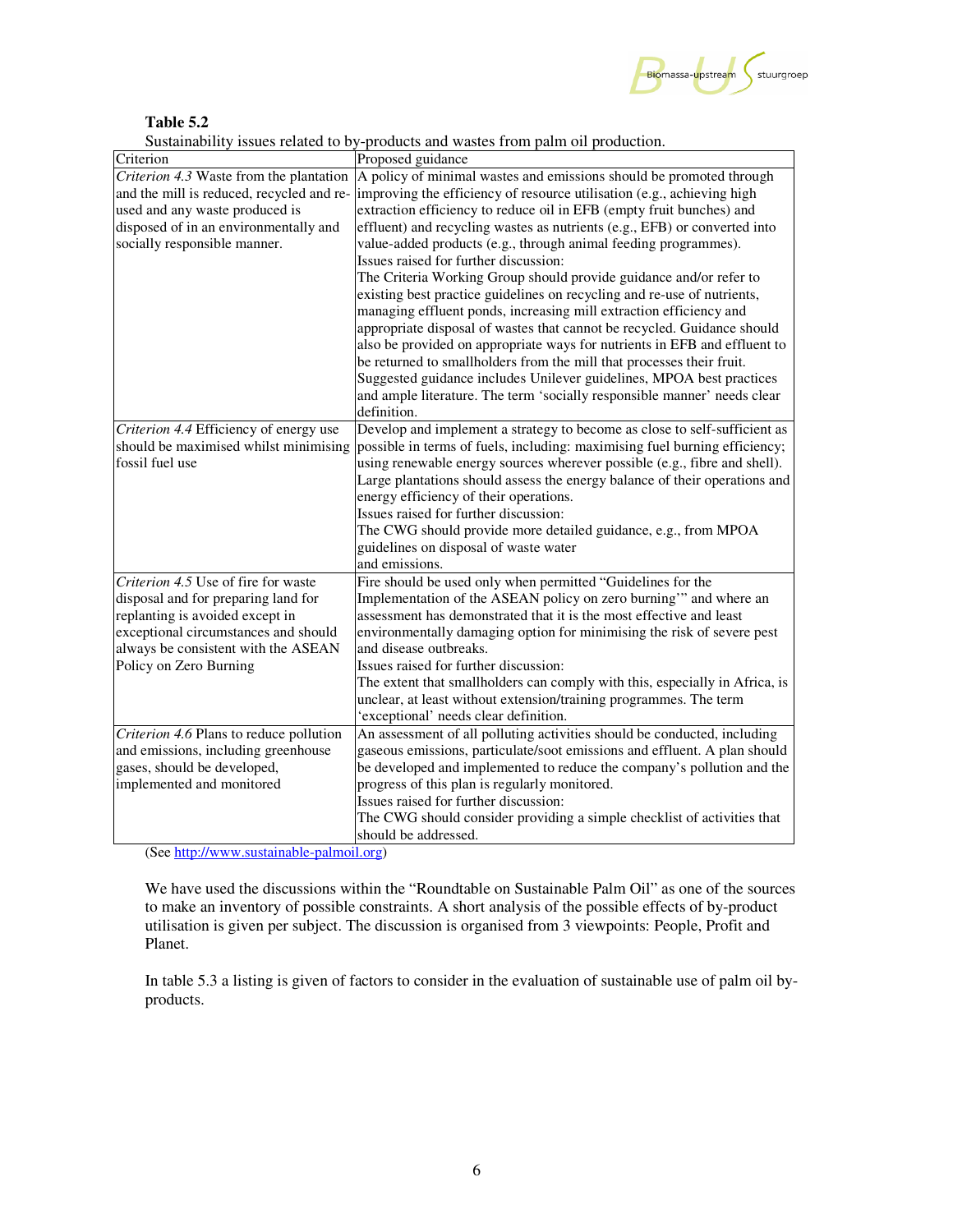

#### **Table 5.3**

Factors that should be considered when utilising palm oil by-products/wastes.

| I accord that divided be conditioned which attribute pathle on by production wasted. |                                                                                                                  |  |  |
|--------------------------------------------------------------------------------------|------------------------------------------------------------------------------------------------------------------|--|--|
| Pro                                                                                  | Contra                                                                                                           |  |  |
| <b>People</b>                                                                        |                                                                                                                  |  |  |
|                                                                                      | Local people may benefit from local electricity and bio- It is possible used locally are now exported increasing |  |  |

| gas production<br>Local employment would be positively affected when<br>new biomass based industries could be set up<br>Local economy may profit from lower fossil fuel imports Will biomass that is based on a controversial palm oil<br>can be mitigated by efficient utilisation of waste biomass to buy other more expensive fuels | demand for (fossil) fuels<br>The available labour is often restricted in Palm oil<br>growing areas<br>system be considered sustainable?<br>Environmental pollution problems affecting local people Export of biomass may increase the need for local people |
|----------------------------------------------------------------------------------------------------------------------------------------------------------------------------------------------------------------------------------------------------------------------------------------------------------------------------------------|-------------------------------------------------------------------------------------------------------------------------------------------------------------------------------------------------------------------------------------------------------------|
| <b>Profit</b>                                                                                                                                                                                                                                                                                                                          |                                                                                                                                                                                                                                                             |
| Additional income per ha due to energy production and<br>other uses of palm oil by-products<br>The cost of recycling nutrients and can be reduced<br>because digestate from POME biogas production is more are essential to prevent depletion of soil and thus<br>concentrated and cheaper to transport to the field                   | Nutrients exported in the biomass have to be replaced at<br>a cost.<br>If field by-products are used, returning ash and digestate<br>productivity of the plantation.                                                                                        |
| <b>Planet</b><br>Increased revenues per ha will make more money<br>available for good management and make investments to Generally rain forests recycle nutrients<br>maintain soil fertility more attractive, thus increasing<br>sustainability of the system.                                                                         | Soil carbon has to be replaced on poor forest soils.                                                                                                                                                                                                        |
| Manufacturing of novel wood substitute products from<br>plantation and agro-industrial residues will have a<br>slowing impact on the rate of deforestation                                                                                                                                                                             | Utilisation of waste for energy instead of recycling can<br>lead to loss of soil fertility and reduce sustainability of<br>the plantation. This can lead a lower yields requiring<br>more production area which increases pressure on virgin<br>forest      |
| Methane emissions from POME and EFB can be greatly<br>reduced<br>When by-products are used for energy production<br>nutrients may easier be recycled to the plantation<br>increasing soil fertility and sustainability and<br>productivity of the system                                                                               |                                                                                                                                                                                                                                                             |
| The need for fire to hum regiding at the mill and field                                                                                                                                                                                                                                                                                |                                                                                                                                                                                                                                                             |

The need for fire to burn residues at the mill and field will be reduced as the biomass finds profitable uses

#### **6. Discussion and conclusions**

In the Palm Oil value chain there is an overall surplus of by-products and the utilisation rate of these by-products is low, as is especially the case for effluent and empty fruit bunches. For other mill byproducts the efficiency of the application can clearly be increased. For field residues the main utilisation now is disposal as mulch and fertiliser. The efficiency and effectiveness of this application could not be determined here. Still this will depend on local conditions and it should be possible to give indications of what recycling or valorisation system will be optimal here.

By-products are considered at best as a nuisance which may lead to environmental problems. As the biobased economy develops and markets for carbon neutral products grow those by-products should be seen as resource. The first effects are becoming clear with delivery of sustainable palm oil waste electricity to the grid in Malaysia.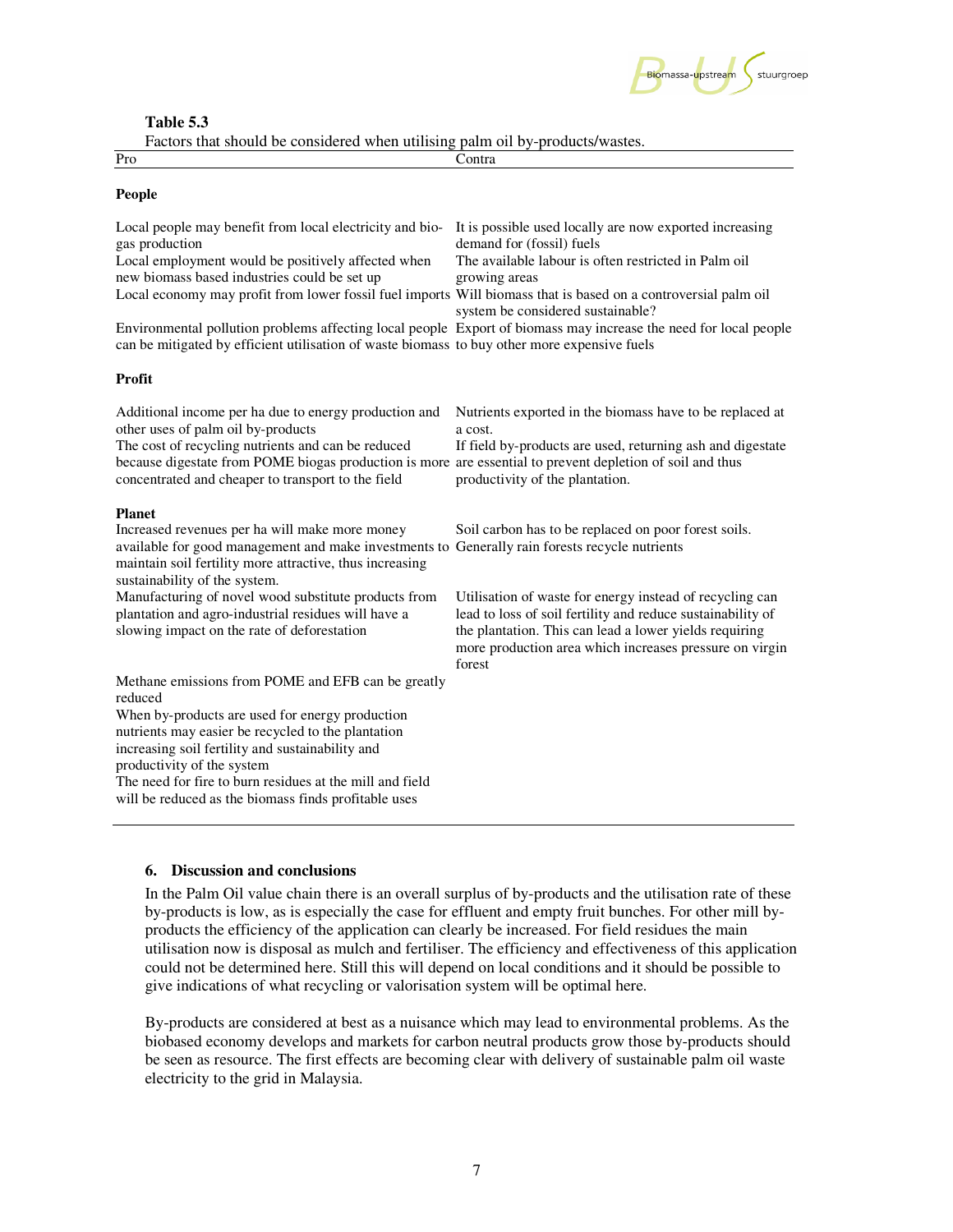

The primary benefits of external demand for by-products is the solving of problems concerning polluting by-products and increasing the profitability of the production by:

- balanced recycling nutrients and carbon at the field,
- increasing the efficiency of boiler fuel utilisation at the mill
- supplies of surplus energy to local electricity net

novel economic activity and generation of local employment by conversion of biomass residues in value added products

The increased nutrient recycling will increase soil fertility and increase sustainability of palm oil production. Systems that minimise the removal of nutrients and carbon from the system should be preferred. Still not all carbon and nutrients have to be re-cycled. What the optimum is between biomass utilisation and recycling varies according to soil and climate. This is a most relevant research question.

In the case that external demand for by-products of palm oil production materialises, larger amounts of by-products will become available. The palm oil industry will have to weigh the own demand for fuel and the need for recycling of nutrients and soil carbon against the cost of fertiliser and the profits of biomass conversion. It is important to know what are the optimum conditions here in order to design sustainable systems that also produce large quantities of biomass for energy and products.

A very rough guess is that 25 to 50 % of the by-products may be available for energy export (corresponding roughly to 30-60 million tons dry weight biomass). It would be a good development if the by-products from Palm oil production were considered as a potential resource for  $CO<sub>2</sub>$  neutral energy and products instead of a waste.

A much more detailed study into the net mass balance and potential biomass production from the palm oil chain and the possibilities of finding added value for these products in a biobased economy is essential for developing economically, socially and environmentally sustainable palm oil systems.

The recognition that utilising by-products for added value is beneficial to the sustainability of palm oil production is essential for certifying the sustainability of the palm oil biomass energy and products.

Multi-stakeholder involvement is required for addressing the sustainability of the food oil supply chain. This would also include outsider (non-food) industries involved in energy and fibre products marketing.

Issues that should be addresses:

More information is needed to determine how much biomass is needed at the mill for plant operations and how efficient this use is,

How much nutrients can be removed from the system without affecting sustainability (nutrient and carbon recycling).

Evaluations are needed of systems that generate energy and products and make it possible to recycle nutrients.

Evaluation of the competitive potential of supplies to the market of energy, products and carbon fixation.

More quantified information is needed on countries outside Malaysia that have similar palm oil waste disposal problems and potentials to utilise these products as a resource.